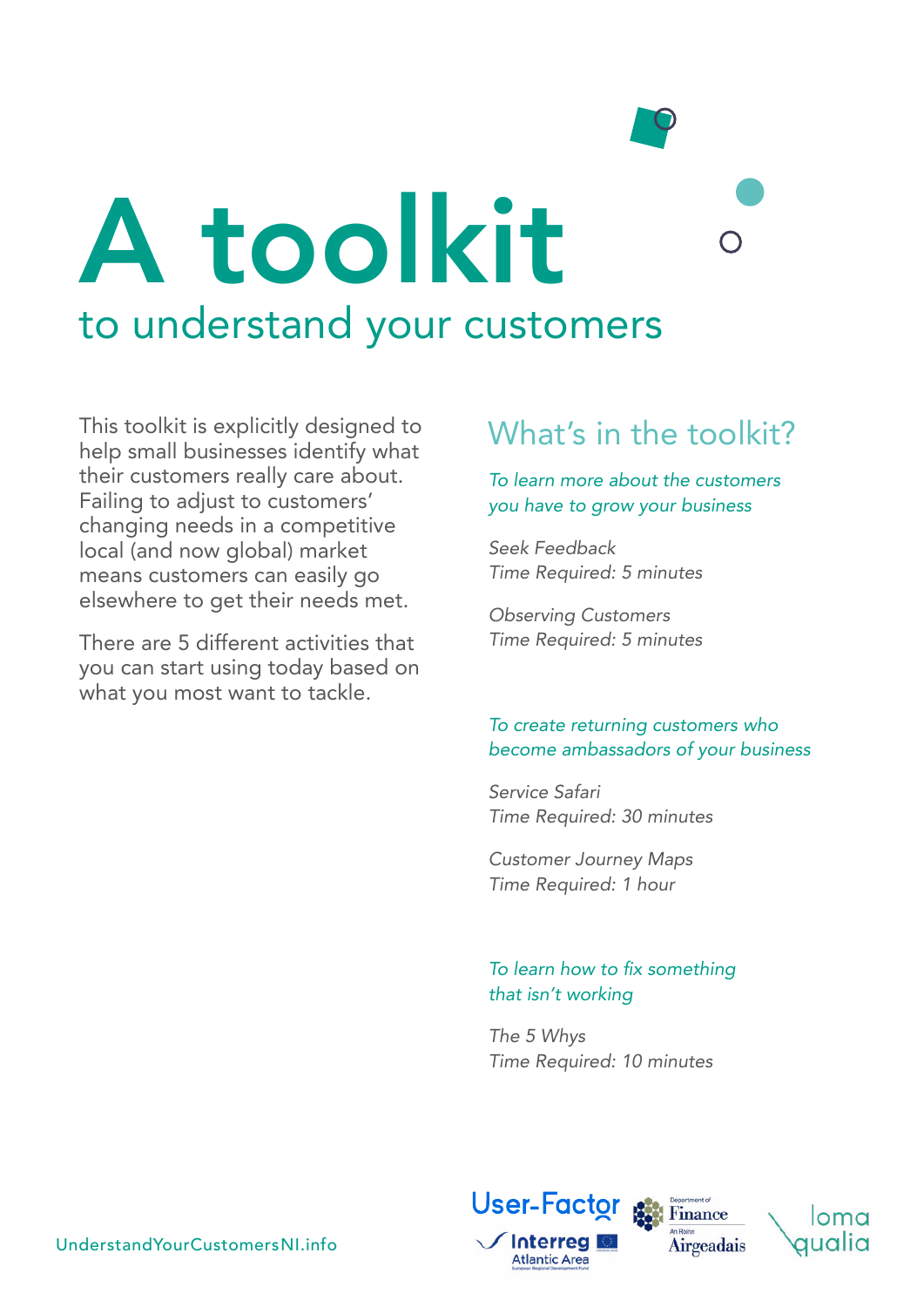## <span id="page-1-0"></span>Seek Feedback

*Time Required: 5 minutes +*

### What?

Many businesses invest in feedback in some form, e.g. they might leave comment cards out for customers or invite feedback on a website, but often they fail to understand how crucial the right kind of feedback is to business growth. There are two kinds of feedback, active and static. Static feedback, like a customer comment card, is a one-way flow of information. It means you lose an opportunity to learn critical information by asking the customer their reasons, the why's. For example, you might receive a score for your customer service but not know why it was scored in this way.

Active feedback is a two-way flow of information, like a conversation, providing the chance to ask why customers feel a certain way. You might have precise questions that you are trying to get answers to, so it can be helpful to think about how these might flow in a conversation to keep it informal.



### Why?

Today's world is complex and everchanging, so getting regular feedback from customers is vital to understand how well you're meeting your customers' needs.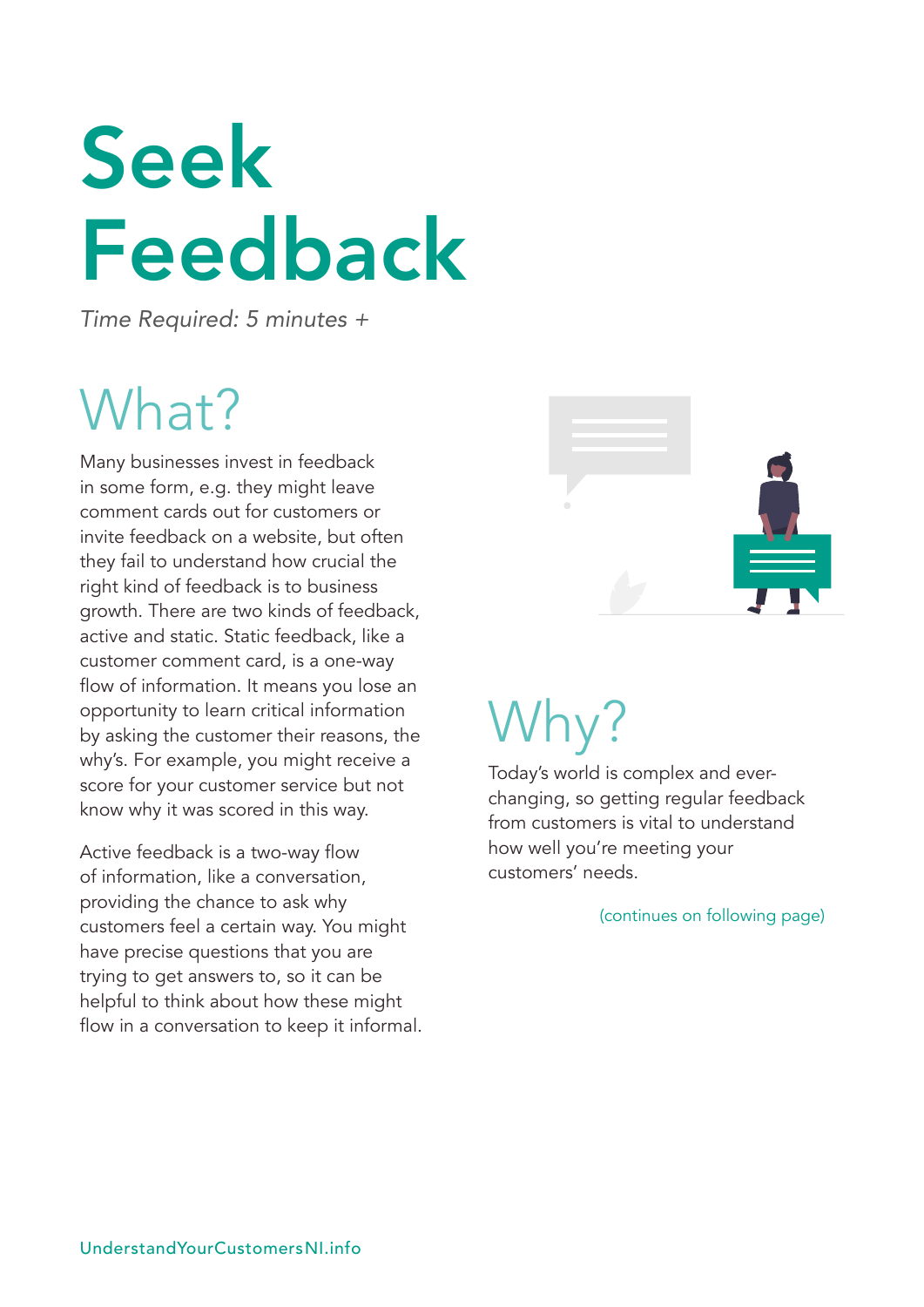## Seek Feedback

### How?

One tool you can use is a Feedback Capture Grid. This is a structured way of organising feedback from a conversation about a product or service. But first— what is it that you want to know about your customer?

- 1. To start using a Feedback Capture Grid, divide a sheet of paper into four quadrants. (We've made one for you on the following page)
	- Label the top-left quadrant Likes this will be where you will note down positive feedback.
	- The top-right quadrant is Criticisms, where you will capture negative feedback.
	- On the bottom-left quadrant is Questions, where you write down questions that the customers have asked.
	- Lastly, label the bottom right quadrant Ideas, where you take down any ideas that the feedback session had sparked.
- 2. Try to make sure that each quadrant has

at least a few notes.

- 3. When using the grid during a chat with a customer, you can steer the conversation towards quadrants that are currently not receiving enough input.
- 4. Next, gather and share the lessons you have learnt with your team.
- 5. Then, consider how you might use the feedback you have received. For example, you could start a brainstorming session with yout team to help generate ideas to address the feedback collected about your business.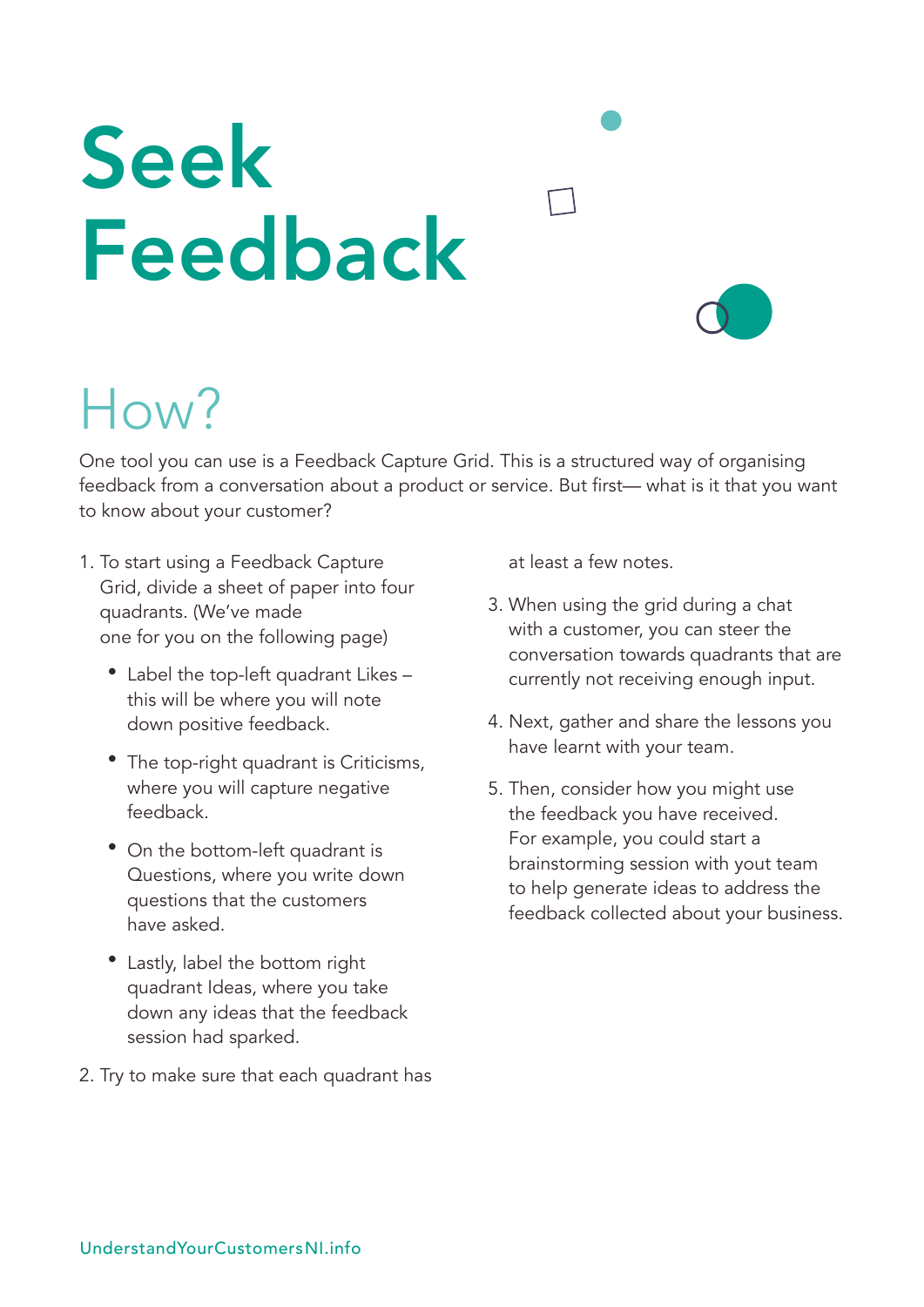### Feedback Capture Grid

Likes and positive feedback  $\bigcirc$   $\vdots$   $\bigcirc$  Criticisms and negative feedback

Questions asked by customers  $\binom{2}{1}$  : (deas sparked by this session

<u> 1999 - Johann John Stoff, market fra 1999 - Stoff av det større større større større større større større stør</u>

. . . . . . . . . . . . . . .

[UnderstandYourCustomersNI.info](http://www.UnderstandYourCustomersNI.info)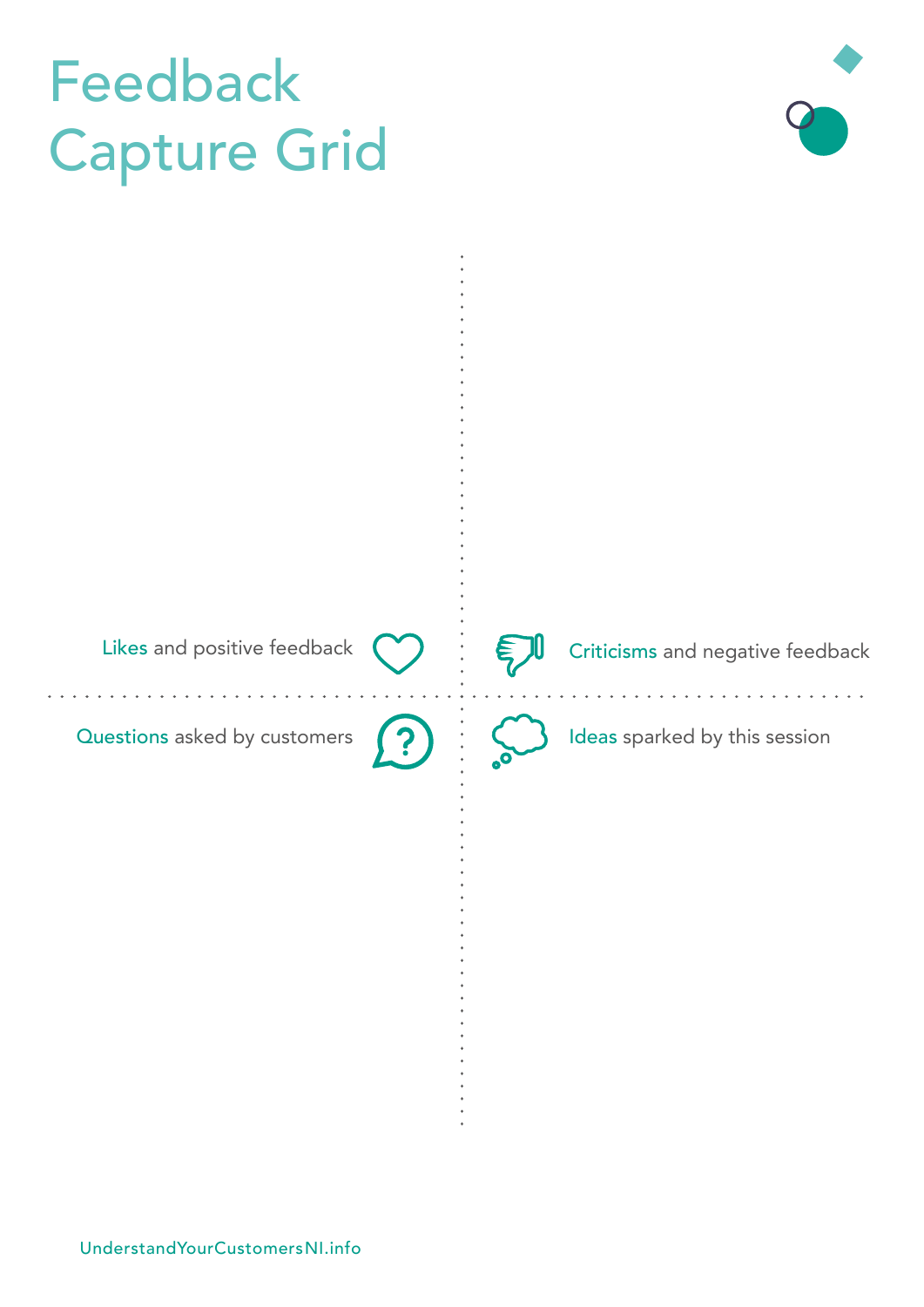## <span id="page-4-0"></span>**Observing** Customers

*Time Required: 5 minutes +*

### What?

Observation is about paying particular attention to what is going on in the environment. It's about observing your customer's behaviour with your product/ service as they use it in day-to-day life. e.g. by watching customers in a small print shop business, the owner discovered that customers were bored waiting as he served one customer at a time. By putting a sofa in the shop, customers could browse their phone and were happy to stay there instead of going elsewhere. Observation is a powerful tool.



### Why?

Customers may not feel able to be completely honest with business owners if they think they might offend. What customers do, however, can tell you a lot about what is going on for them. Keeping a close eye on what a customer is doing gives insight into what isn't working. This could result in making minor changes to fix a problem that could make a customer look elsewhere.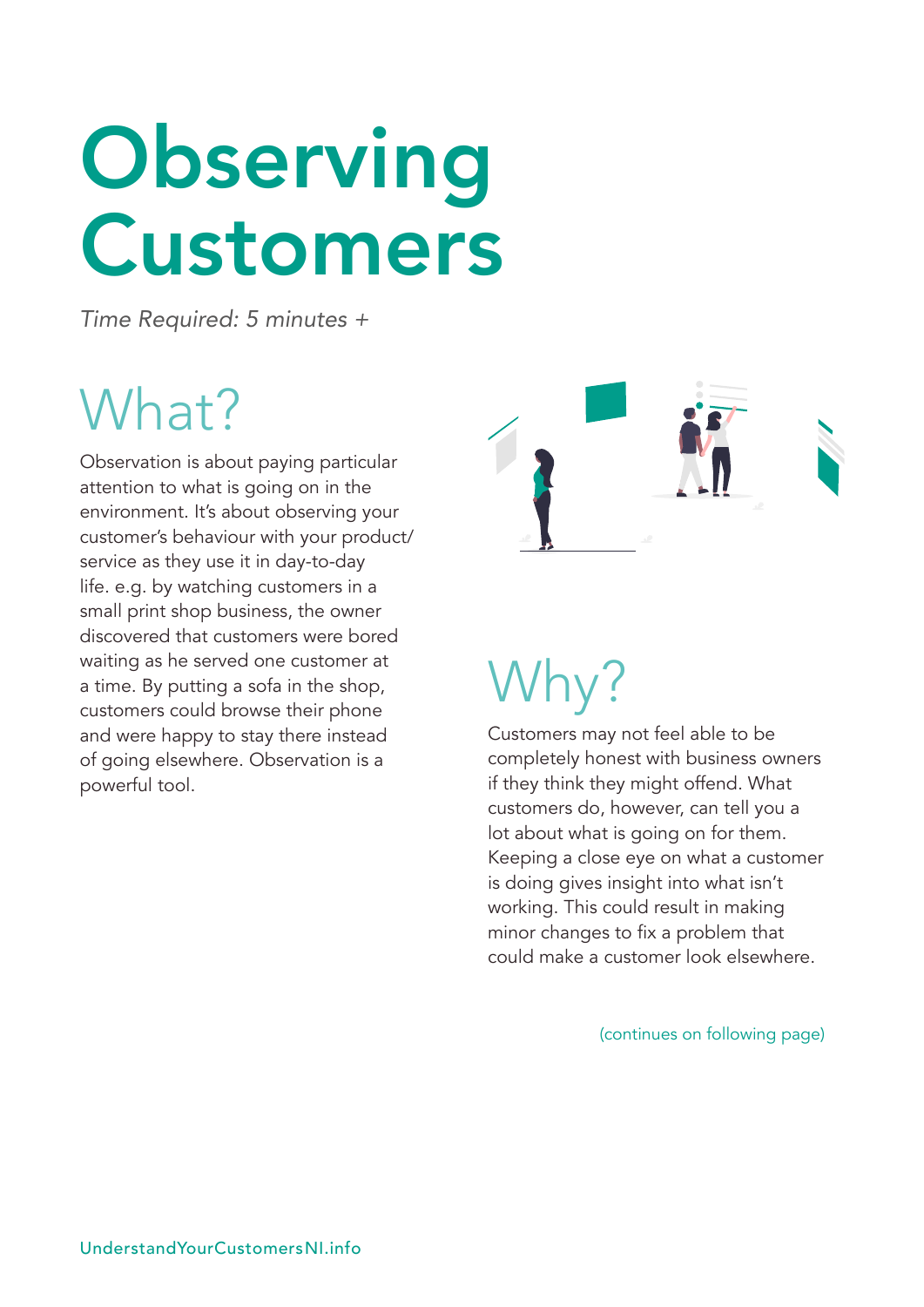## **Observing** Customers

#### How?

With only a few questions, you could end up with some valuable insights that give you a sense of what is going on for your customer. But first, jot down a list of what you think you know. This list is your assumptions. This allows you to compare what you assume is true of your customer with what you find.

- 1. Here are a few questions to get you started:
	- What is the customer doing?
	- How are customers using your service/ product in their daily lives?
	- What routines do you notice?
- 2. Now you can build on your observations by speaking to customers:
	- Record details be sure to jot down the things that jump out. Don't overthink it; for now – record it!!
	- Compare what you find with the assumptions you jotted down earlier.
	- Looking back on your assumptions, what is different and what is the same? Have you learned anything new?
	- Check it out with your customer. Ask them. Open up the conversation. Be curious.

 What they might tell you could be a gamechanger!

• From what you have learned, is there anything you can do to make the service/product easier to use, more convenient, useful or, just like the addition of the sofa earlier, a more enjoyable experience that keeps a customer coming back.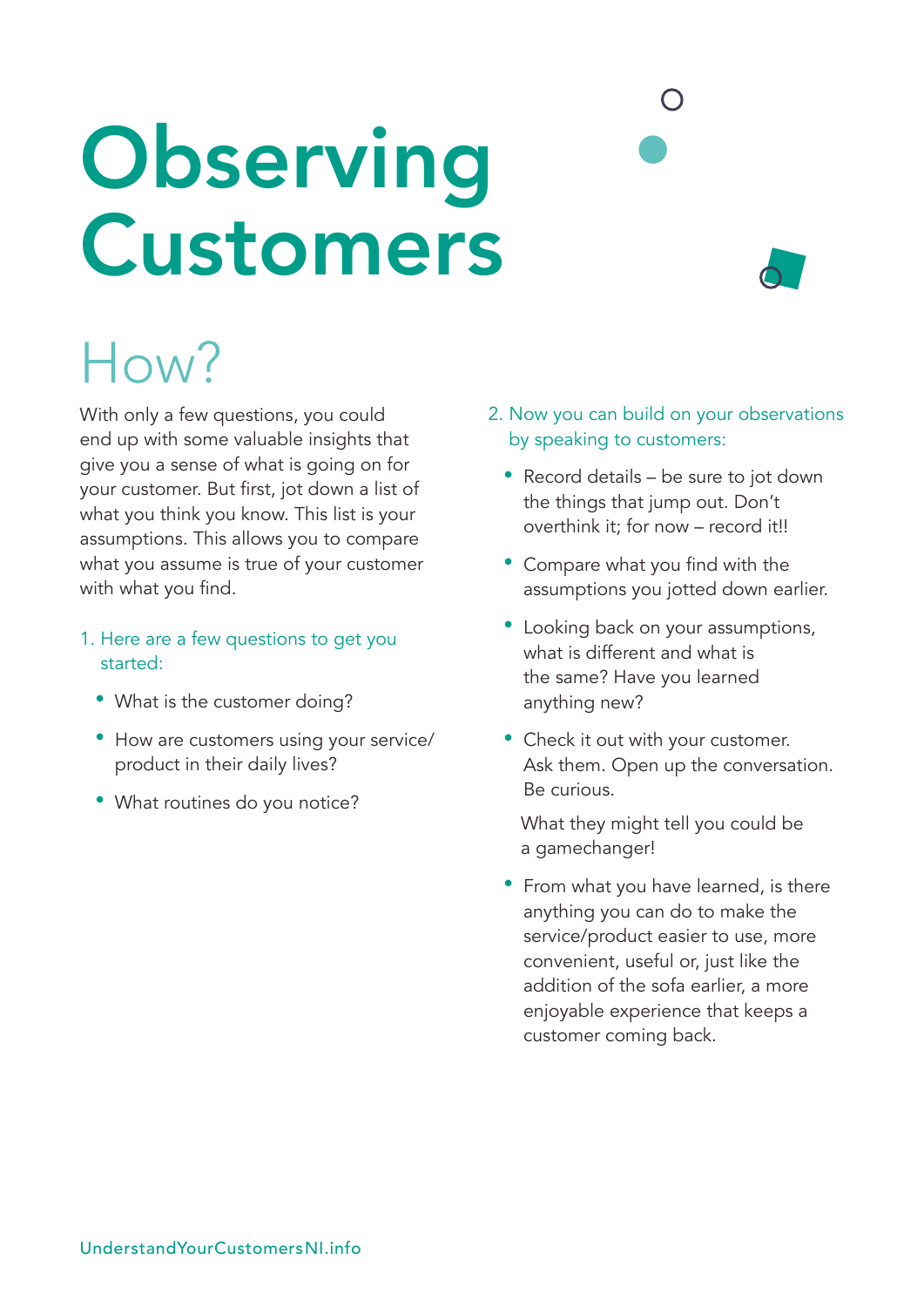## <span id="page-6-0"></span>Service Safari

*Time Required: 30 minutes +*

### What?

A Service Safari is a trip on site to understand the business from the customer perspective, and is often used in parallel with visits to competitor sites.



## Why?

It helps someone find out what the service is like from the customer perspective, see the bigger picture, and how different customer groups might interact with the same product or service. Essentially, it helps you get on the same page as your customer, allowing you to step into their shoes.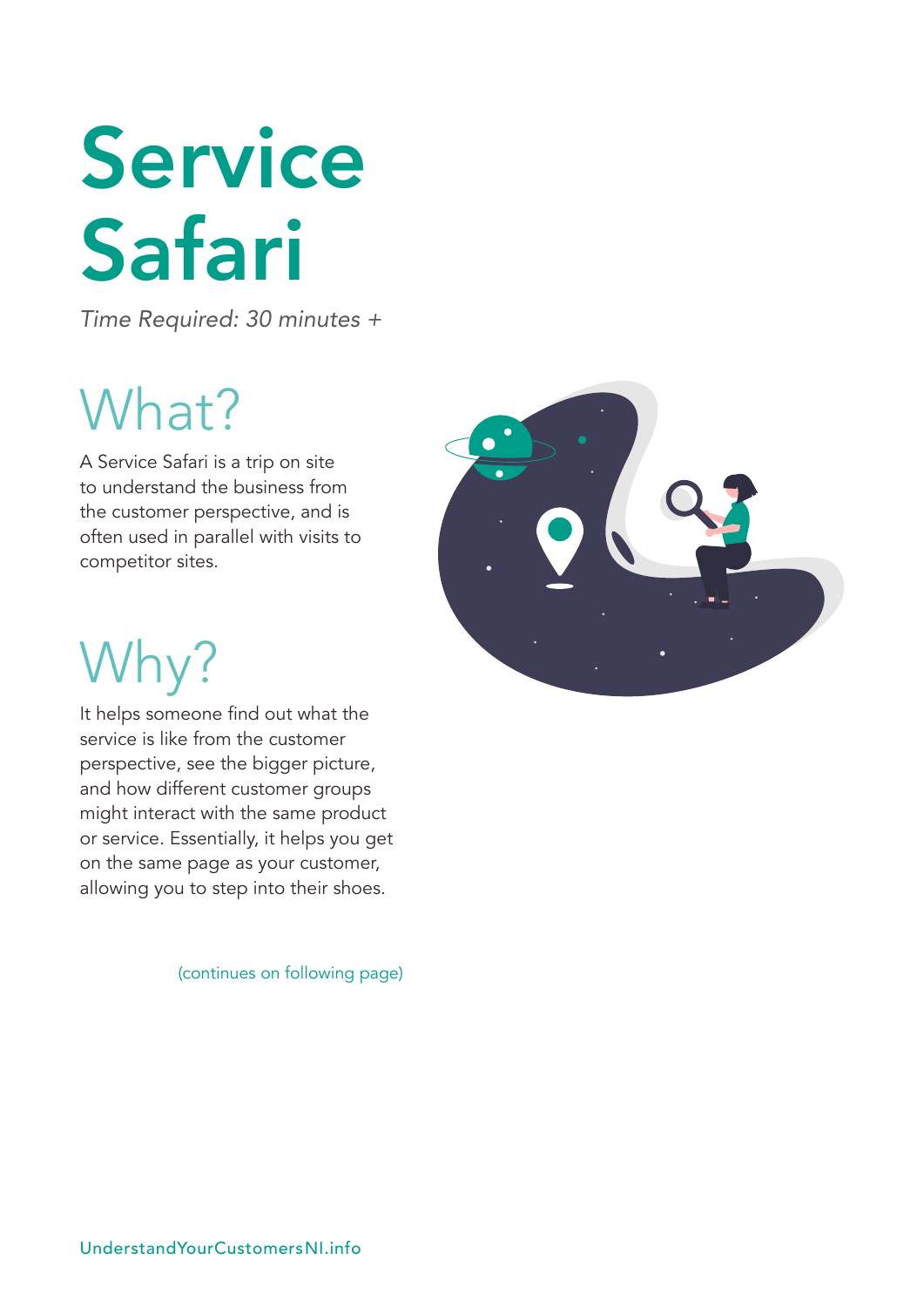## Service Safari

### How?

Ideally, enlist the help of someone you trust as it's very difficult to see your own business with fresh eyes. You will naturally overlook things, or focus more attention on others. Another risk is that your staff may inherently treat you differently as the owner. You want to recreate how your customers experience your business.

- 1. Set a time for when you will do this activity: You might decide to do it once or make several visits at different times in the week or month, e.g., comparing a weekday to a weekend.
- 2. Capture information: There will be lots of information that could be captured. Try not to think about it too much. Just capture as much as possible. This could be written notes, physical items like receipts, or photos. Think about anything that jumps out at you, good or bad!
- 3. Consider touchpoints: These are the points of interaction between a customer and your business. For

example, in a restaurant, this might be the washrooms, the staff, the menus, or even the website, social media or a phone call to make a reservation.

- 4. Digest this information: What does it mean? Here are a few questions to help.
	- What stood out to you?
	- What is exactly as you anticipated it might be? Have you learned anything new? If you have been comparing with competitors, do you stand out? What are you doing that is better, not doing, or not doing as well?
	- Is there anything you can do to make the service/product easier to use, more convenient for your customer, or more clearly defined from what you have learned?

Check your understanding with the customer. Include them in the conversation to ensure you haven't made any other assumptions from what they've told you.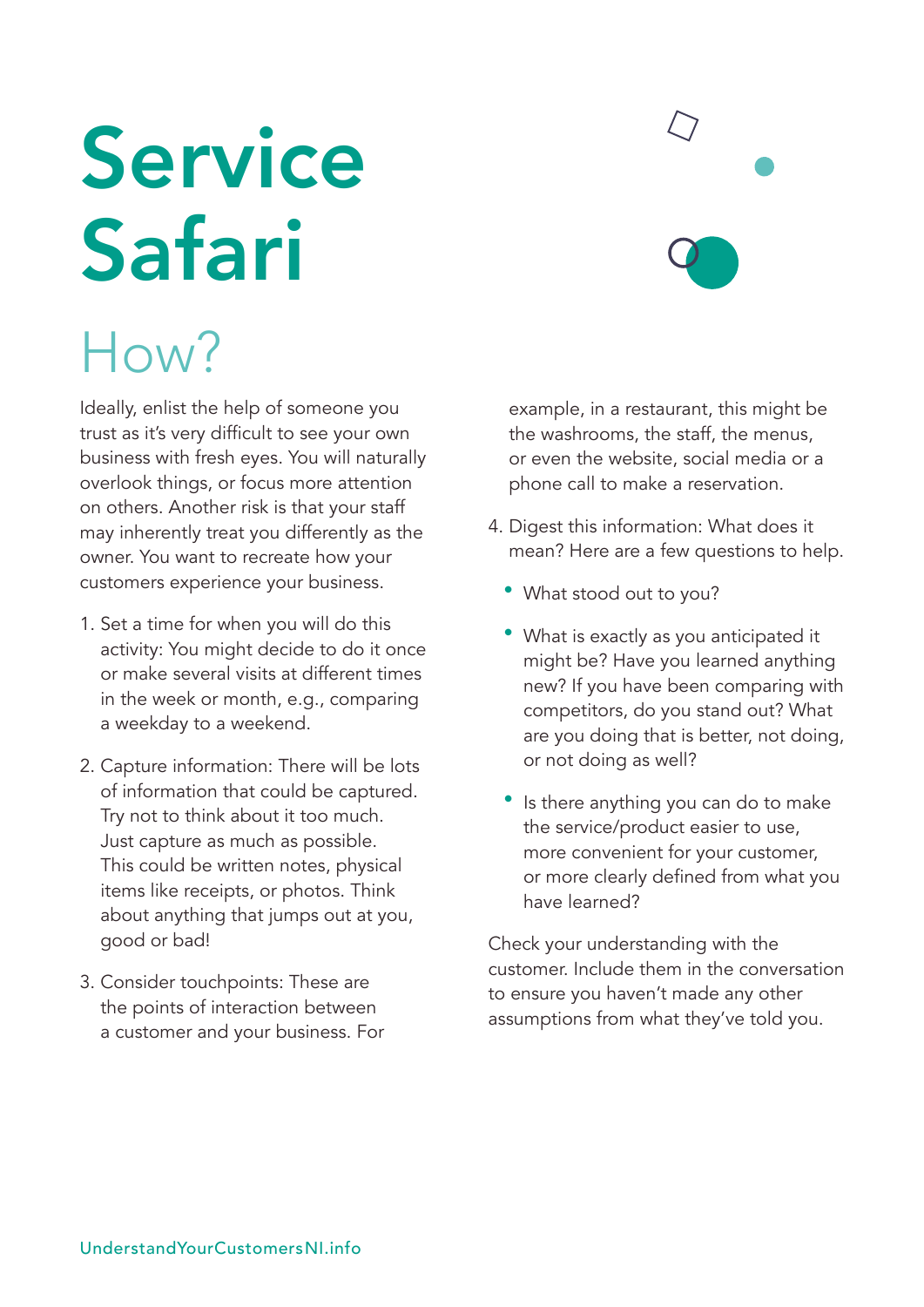## <span id="page-8-0"></span>Customer Journey Maps

*Time Required: 1 hour +*

### What?

A Customer Journey Map is a way of understanding what a customer does when they interact with your business, step by step. If you own a hotel, a customer may research many hotels as a first step. They may call the hotel to check something or go to Trip Advisor to see what others are saying before deciding to book.

The journey a customer takes has three parts: Before, During, and After, which can be further broken down based on the customer's sentiment towards your business. These are a nice starting point to get into the detail: Aware, Consider, Buy, Convert and Advocate.

## Why?

It can be difficult for a business to see its service beyond its perspective. However, a visual step by step of the customer's journey can help highlight when things are are working well (or not!) for customers. A happy customer keeps coming back, and sometimes it's small changes that can make the difference here.

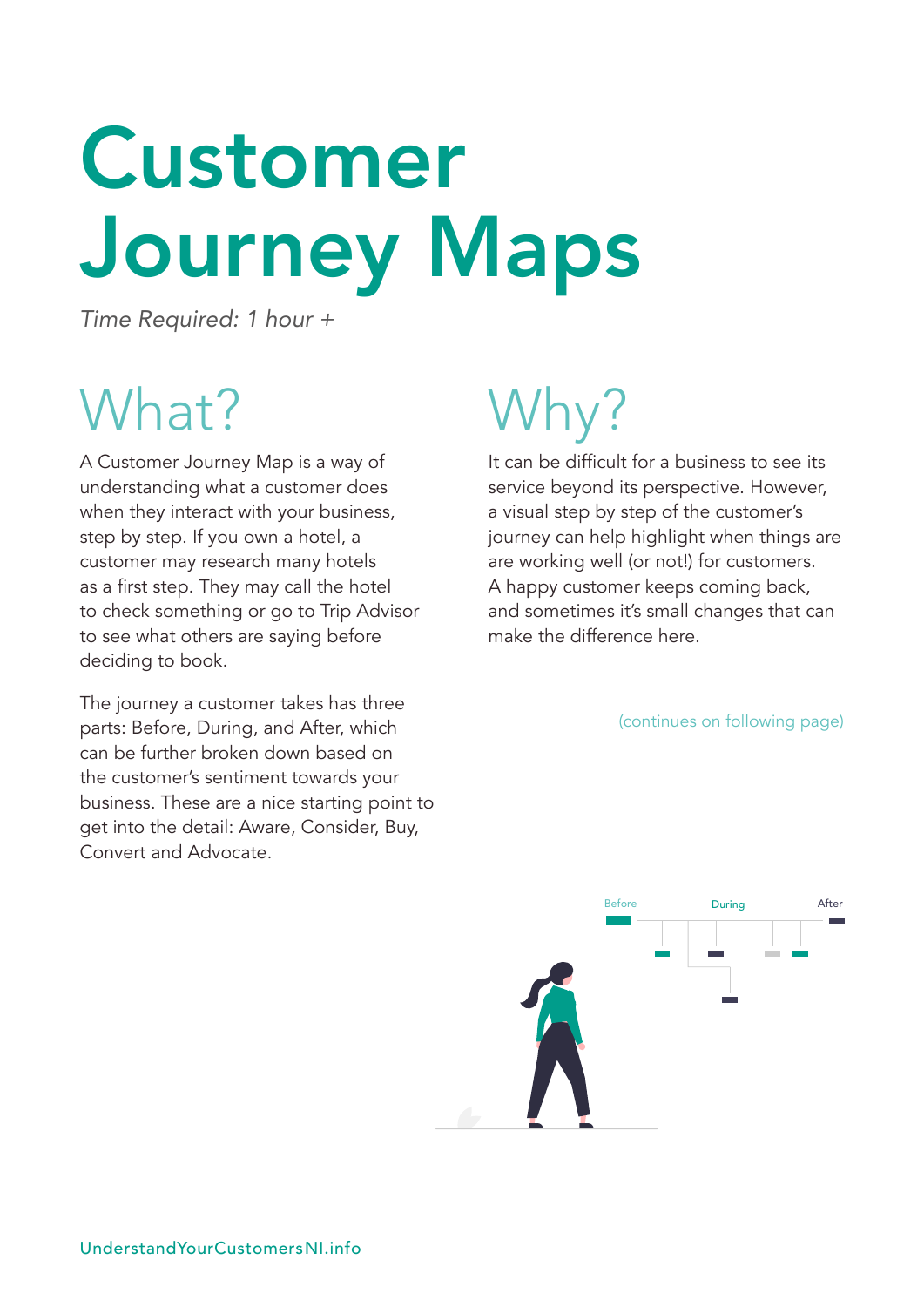## Customer Journey Maps

### How?

Business owners are also customers, e.g. a hotel owner who stays in another hotel can experience a hotel as a customer, from finding their website, booking the room to having breakfast and checking out.

- 1. Start to think about how you, as a customer of other services, experience them. Ask yourself what you thought was good and not good about these services. Did they meet your expectations? What did? What didn't? Would you go back and use that service again, yes, or no? Why? Perhaps you are in a cafe, and it takes forever to be served, or maybe you were served quickly. Think about how that feels and what you are inclined to tell others about that cafe.
- 2. Now that you have started to think about your own customer experience, think about your business. What are the steps your customer takes, and what is each step like for them? Do you think the cafe knows how you felt? Probably not, so by not understanding this, they miss out on your custom.

 They also miss out on the custom of the people you didn't recommend it to.

Let's start by breaking this into stages:

- Stage 1: Getting Started Before, During, and After
- Stage 2: Getting into the detail Aware, Consider, Buy, Convert,

Advocate

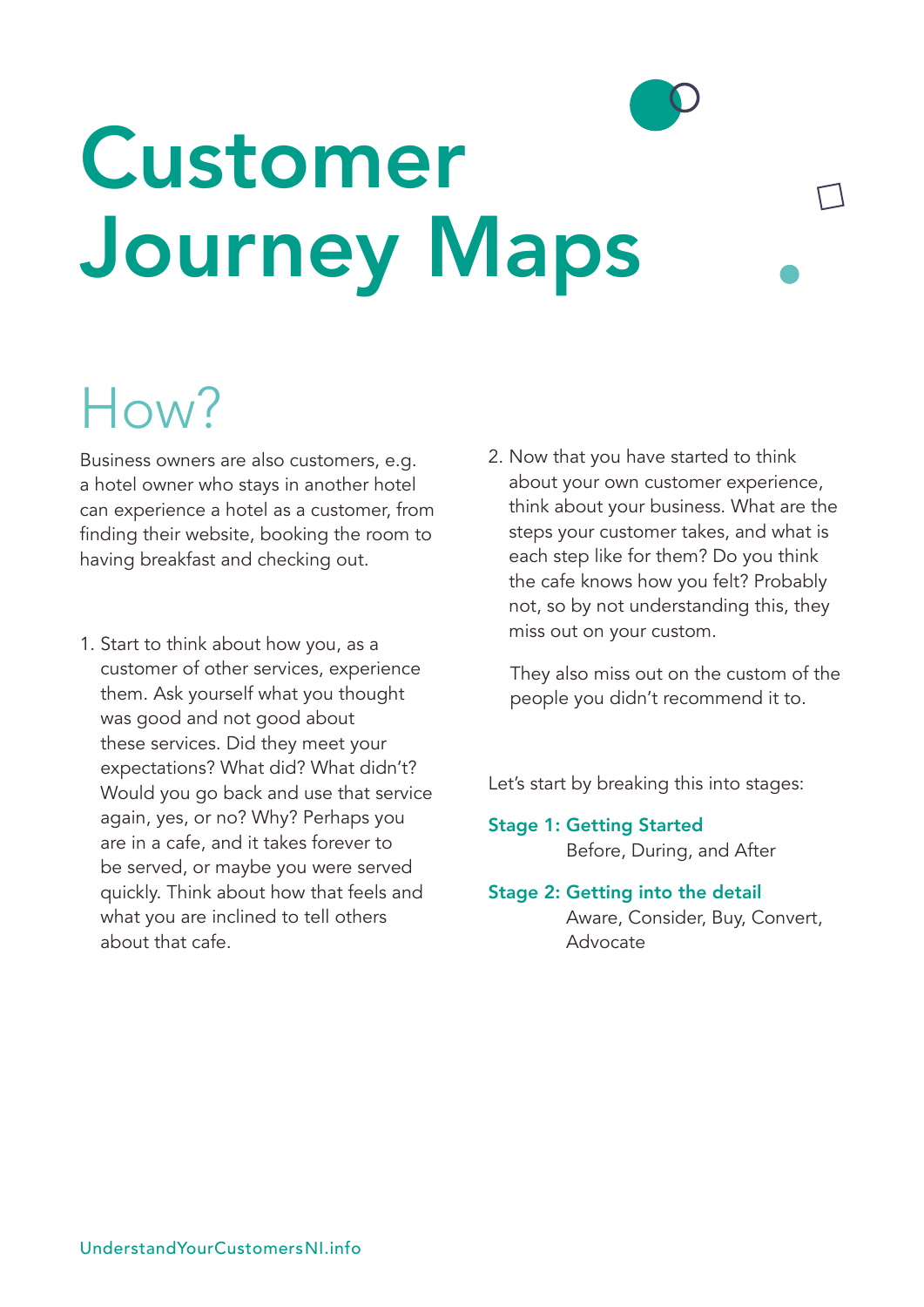#### Stage 1: Before, During, After

1. The first stage is Before.

 What steps does your customer take to find you? Where can they find you? If you have a website, does it provide the information they need or are they likely to move on? Don't think about the great things you know to be true about your business; look through the customers' eyes. What do they see? What information do they have to make a decision? How does it compare to your own customer experiences?

2. Now, think about when customers are accessing your service. What are the steps they will take to achieve the goal that your business can support? Remember, this is why your business exists!

 This is the During phase. What happens first? Are the steps in the proper order? Are they easy to access? Logical? Clear? Troubleshoot! What could you do to make it easier or better?

3. The next and final phase is the After phase.

 Now that a customer has accessed your service, can they give feedback? Can they raise an issue? If they have a problem, what can they do? Is this clear? How can you reassure them you are there to help with this part too, and that you don't consider the sale as the end of their journey?

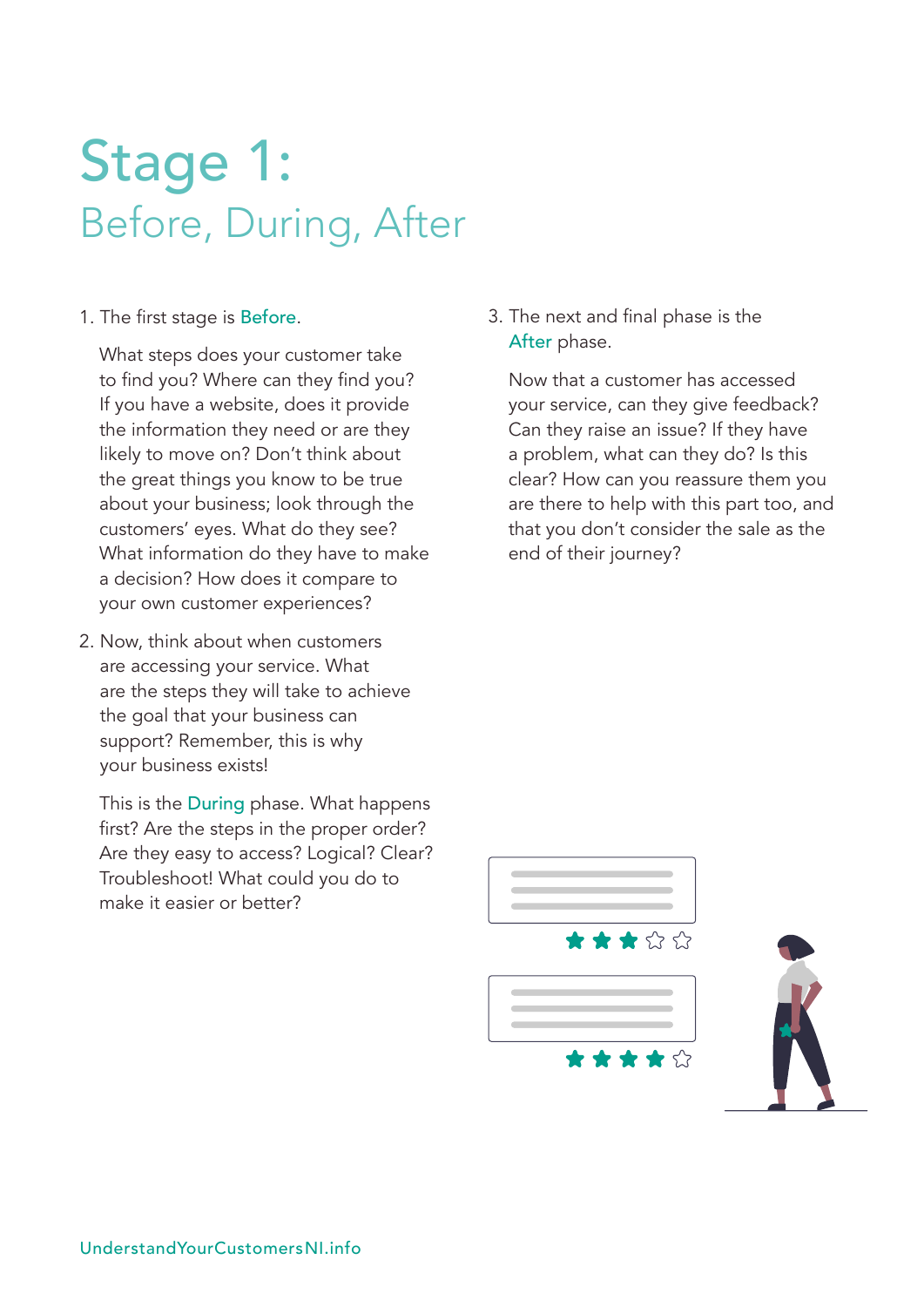Stage 2: Aware, Consider, Buy, Convert, Advocate

- 1. Before a customer interacts with your business, they will do several things; firstly, they need to become aware of your business. Perhaps, they find you on social media or see an online advertisement, or maybe they come across your website. You should think about how customers can find you. When they do find you, is the information on your website clear? Will they need to make further enquiries? Remember, awareness includes word of mouth.
- 2. During their search for a company, customers will likely come across competitors who offer a similar service. Your unique selling point may be convenience (which has tremendous value in today's market), but make sure your offer is articulated clearly. They may visit your store at this stage or phone to have a conversation. Whether they realise it or not, they will consider both the tangible elements (design of the website, how the storefront looks) and the intangible elements (interaction with staff, atmosphere at your premises, etc.).

If someone is rude or off-hand, it can leave a negative impression. You may have the best product in the city, but customers are also anticipating that they will be valued, and it can be offputting to find out that this isn't a guarantee. What impression does your store or staff give to the customer? Be sure to think about your business in terms of tangibles and intangibles. A grubby glass in a restaurant gives an impression of what's to come. Make the impression your business gives count.

3. At this stage, the customer will have made their choice and are ready to buy. Like all other stages, there will be things that make this process straightforward and easy, or not. Sometimes a customer wishes to purchase something, but it's difficult, and they give up and go to a competitor. Perhaps they need the convenience of buying it online. Think about the steps to purchase something in your business. Is it easy as it can be? Is it convenient?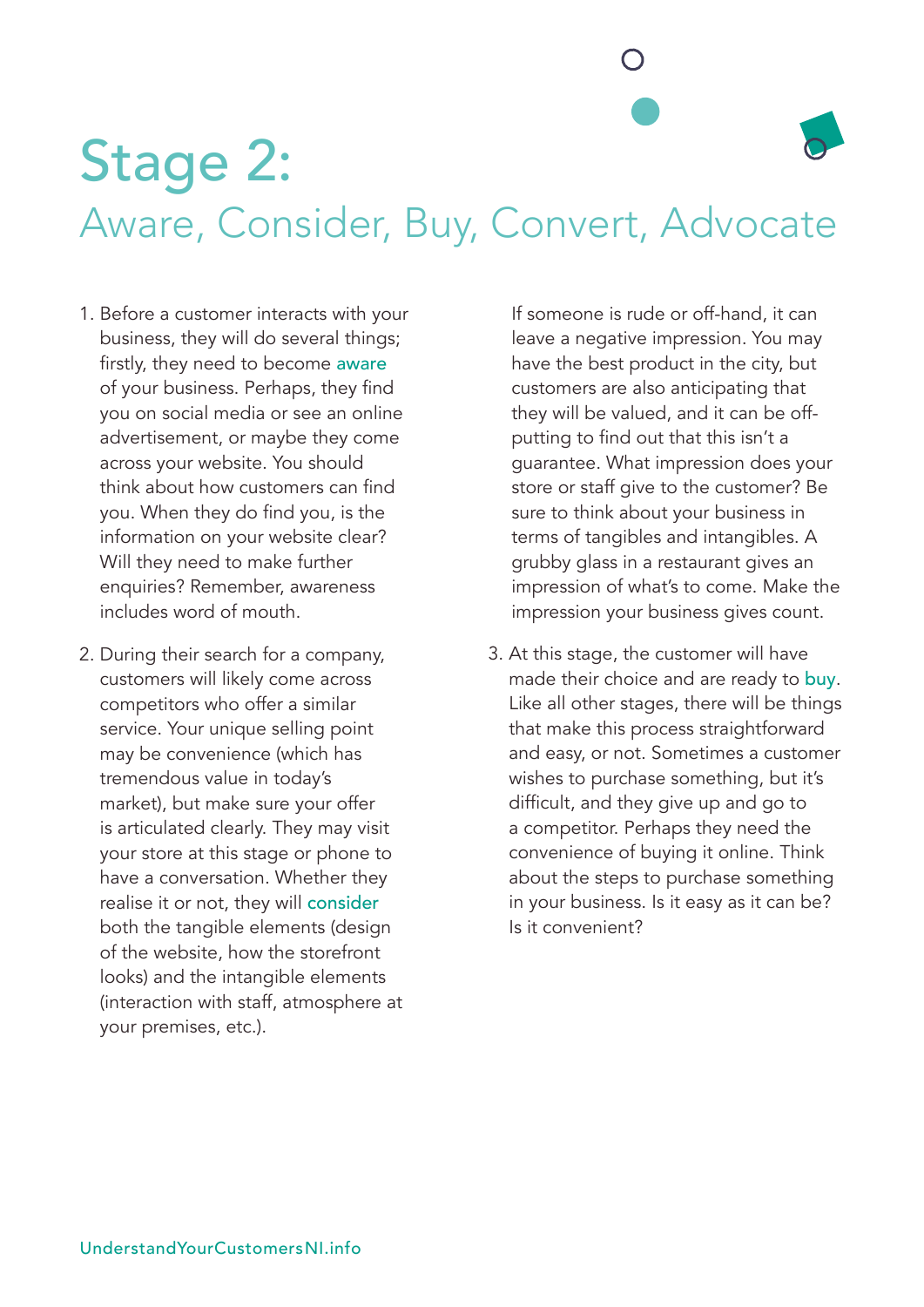#### Stage 2: Aware, Consider, Buy, Convert, Advocate

- 4. Returning customers are the bread and butter of most businesses, but it's easy to forget that retaining customers is as important as attracting them in the first place. The convert phase is really about this.
	- What keeps your customer coming back?
	- Do you answer after-service queries promptly?
	- Do you check with your customer to see how they're doing?
	- Do you ask them? Customer tastes change all the time, so keeping on top of these tastes is crucial.
	- Knowing your customers can be the difference between success and failure.

5. Customers who rave about your business are your most powerful marketers. They're advocates of your business.

People look to others for recommendations and will take another customer's word over clever marketing any day.

As a customer yourself, think of how you rely on others to inform you about businesses and how impactful this is? Then think about your customers, think through the various stages from aware to advocate. What are the key things that a customer might value or which stand out?

- Can you ask them?
- What was it that made them consider your business?
- What's the thing they might appreciate in any of those phases?

Try to identify at least one. The more you can understand the steps they take, the more you can tailor your service to meet your customers' needs and earn those crucial word of mouth recommendations.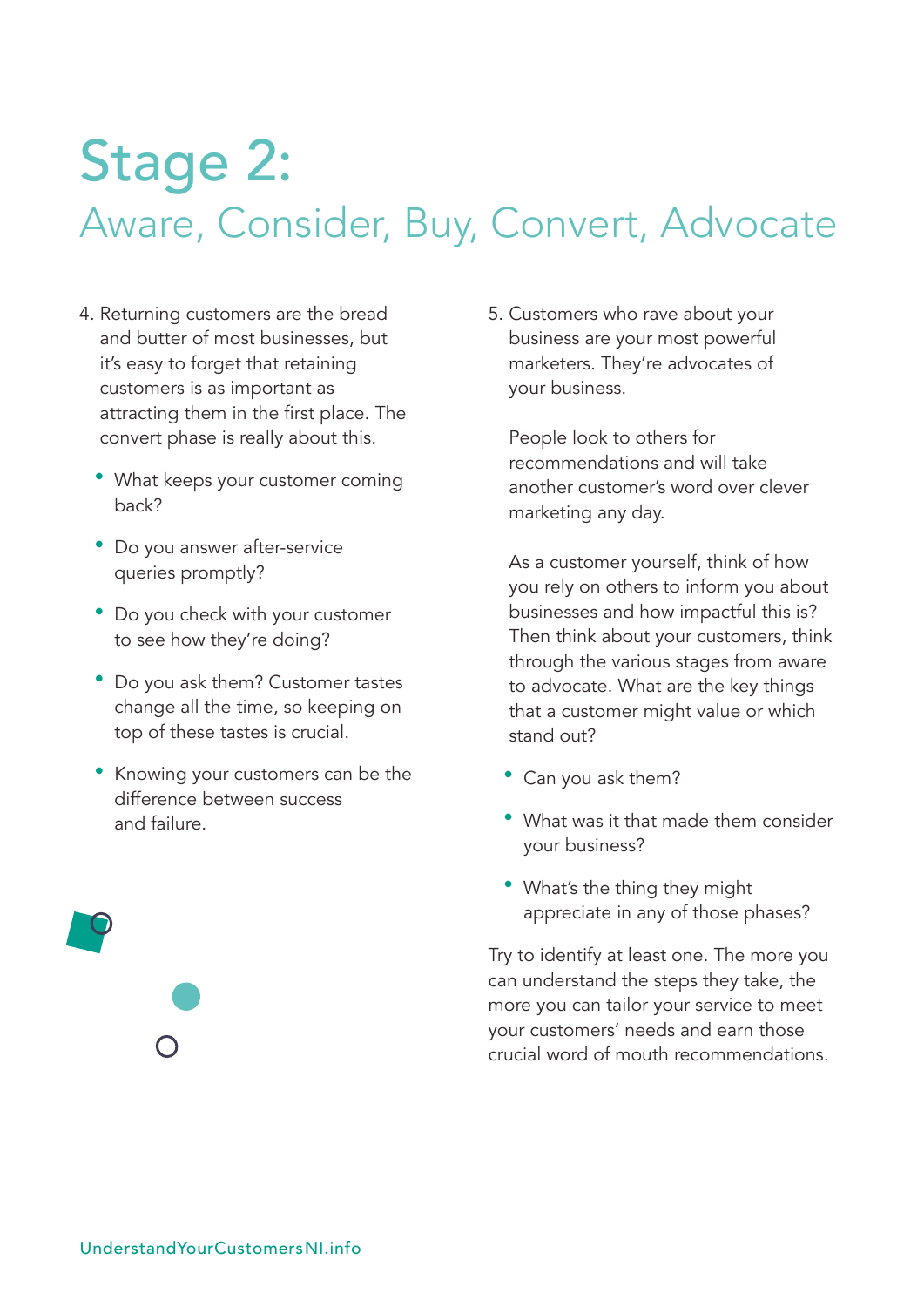<span id="page-13-0"></span>5 Whys

*Time Required: 10 minutes +*

The 5 Whys method is a simple way to dig into a problem your customers face and uncover valuable insights that might help you solve it.

#### What?

Quite literally, it involves asking your customers 'why?' whenever they explain something to you. Each time you ask why it prompts someone to re-evaluate their position and think about their reasoning. It may seem a little odd to keep asking why at first, but it will bring great insights while allowing you to dig deeper to find the root cause(s) of their behaviours.

Practising the 5 Whys method is also helpful in situations when you think you already know the answer. What you learn might surprise you!

### How?

A small business owner has decided to introduce an app that provides customers with an alternative way of purchasing their new range of products, but no one is using it - see how the 5 Whys method helps to dig deep into the root cause of the situation:

#### 'Why is no one using the app?'

The new app is difficult to use.

#### 'Why is it difficult to use?' It takes too much time.

#### 'What takes time?'

It asks for lots of information that I don't have to hand, as I didn't need it last time.

#### 'Why didn't you need it last time?'

It was stored in my profile on the website, but it's not in the app.

#### 'Why is it not in the app?'

Because the website doesn't talk to the app.